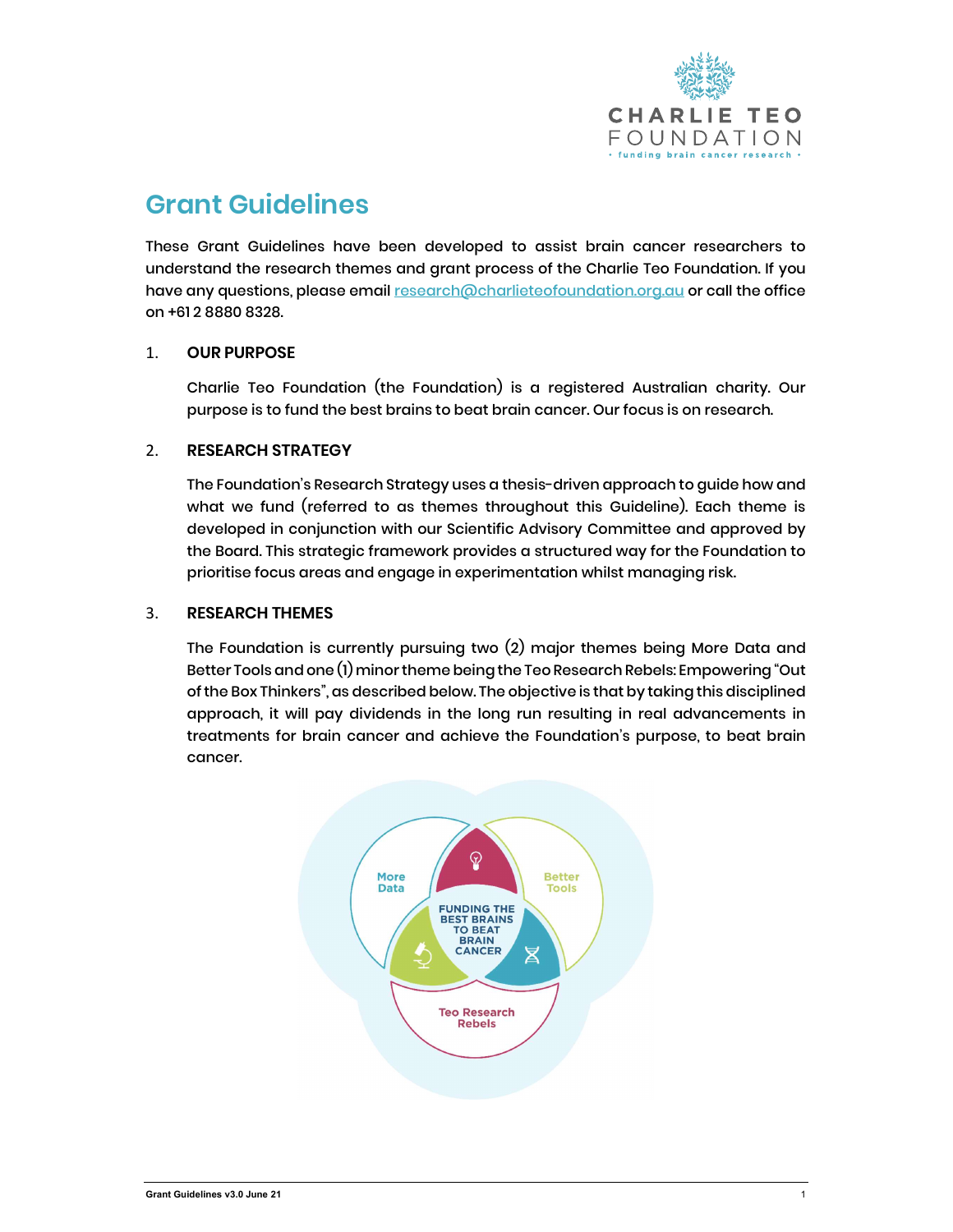#### More Data

To generate or facilitate the availability of high-quality, well-annotated, biological and clinical data that has the potential to drive further innovation and scientific breakthroughs.

#### Better Tools

To create better analytical, methodological and clinical tools to fast-track brain cancer research, being:

- $\triangleright$  Analytical Tools: New software tools for analysing large and complex datasets associated with brain cancer that are biologically relevant, high-throughput, and user-friendly.
- $\triangleright$  Methodological Tools: New techniques to improve the quality and rigour of brain cancer research in order to make the outputs of biologic assays closer to studying the real disease.
- $\triangleright$  Clinical Tools: New ideas to solve clinical problems in surgery and neurooncology. This involves identifying promising ideas and incubating them from concept through to prototyping, until they are mature enough to transition to the venture capital space.

#### Teo Research Rebels

To empower *out of the box* thinkers to pursue creative and unusual ideas for a period of time, funding researchers who challenge the orthodox way of thinking.

#### 4. GRANTS

Grants available are listed on the Foundation's website.

#### 5. APPLICATION PROCESS

The Foundation's application process is broadly summarised below:

- The Foundation does not open for grant rounds. The Foundation proactively seeks out researchers and projects that may fit within our research strategy and encourages researchers to approach us to discuss your ideas.
- Expression of Interest: The Foundation may ask a researcher to provide a brief account (EOI) including high level details of the proposed research project clearly identifying originality and importance of the contemporary state of knowledge.
- Following this, researchers may be invited to submit a formal Grant Application using the form provided by the Foundation. This will build on the information provided in the EOI and include a detailed research plan and budget.

### Teo Research Rebels

- EOIs are encouraged from:
	- Researchers at any career stage: early-career, mid-career and senior researchers; and/or
	- $\triangleright$  People with relevant skills and experience in biotech, data science, bioinformatics, engineering, complementary medicines, disease control etc.
- Rebel applicants will also be asked to submit a 5-minute video of yourself addressing the following 5 questions: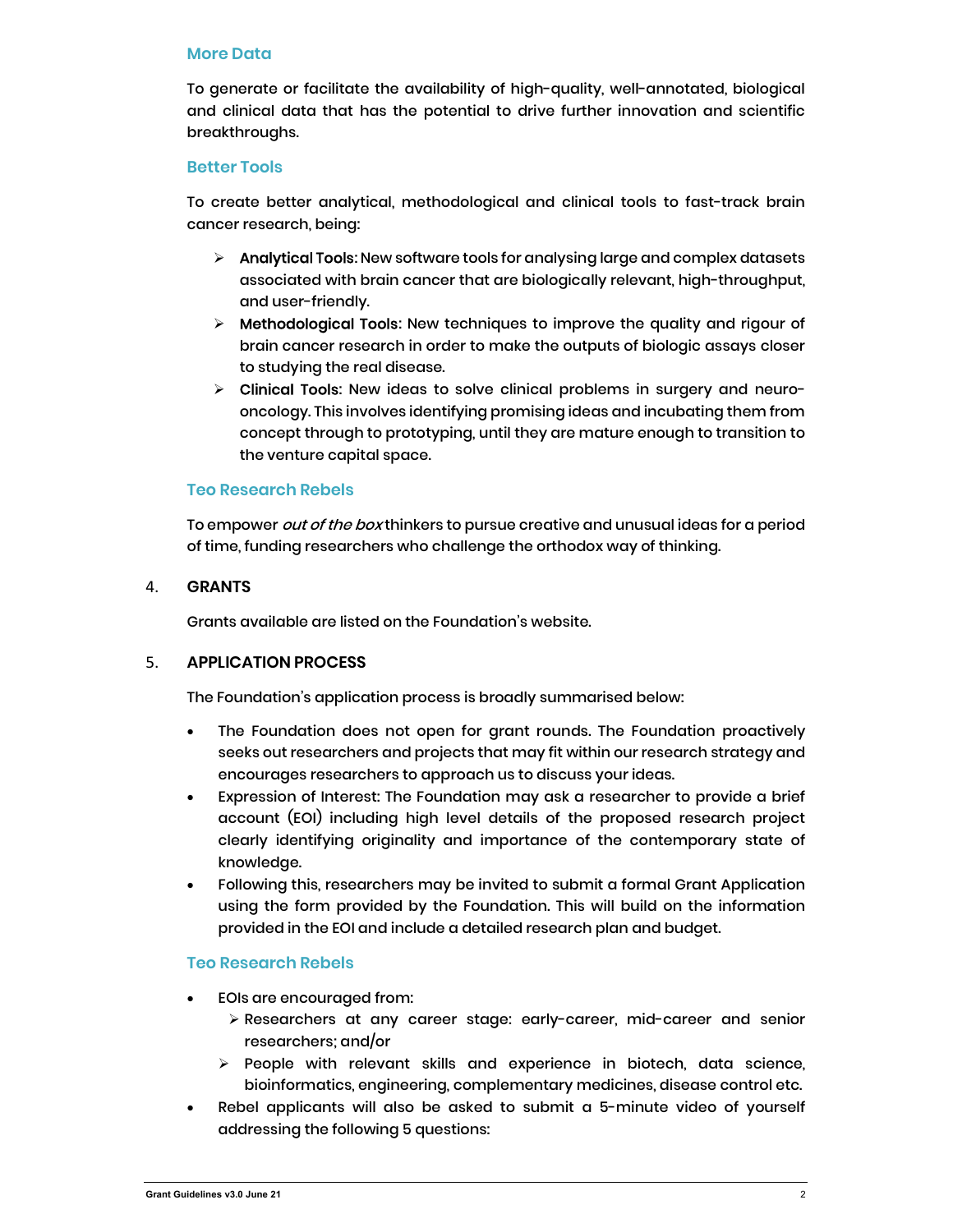- 1. What's the challenge?
- 2. What's the opportunity to address the challenge?
- 3. How are you going to make a difference?
- 4. Why are you an "Out of the Box Thinker"?
- 5. How have your life's challenges shaped your idea?

## 6. ASSESSMENT PROCESS

Grant Applications will be assessed by the Foundation's Scientific Advisory Committee in accordance with the Application Requirements and Selection Criteria, with a recommendation provided to the Foundation's Board.

# Application Requirements

Grant Applications must adhere to the following requirements below. The Foundation may within its sole discretion refuse to accept a Grant Application if it does not meet the Application Requirements or for any other reason.

- 1. Applications are by invitation only.
- 2. Must be made on behalf of the Principal Researcher of the project.
- 3. Must be complete including the duly signed acknowledgment by the Applicant, in the required form, within the specified word limits and include requested attachments.
- 4. The Applicant may be from anywhere in the world but must be affiliated with an existing laboratory, institution or organisation, have any required working rights/visa and be ready, willing and able to undertake the project described in the Grant Application.
- 5. International Grants are awarded in \$AUD, with any currency conversion (exchange rate) calculated as at the date of submission of the Grant Application, or such other time as may be determined at the sole discretion of the Foundation.
- 6. Must not to be made for infrastructure funding.
- 7. If a member of the Foundation's Scientific Advisory Committee (SAC member) is a Principal Researcher or part of the project team:
	- i. The SAC member must comply with the conflict of interest policy applicable to SAC members to the Foundation's satisfaction including to disclose their interest and recuse themselves from any consideration or assessment of the Grant Application;
	- ii. The Grant Application must not include any salary component or portion thereof for the SAC member; and
	- iii. A SAC member is only permitted to be the Principal Researcher on one project being funded by the Foundation at any given time.

Exceptions may be considered and approved by the Foundation's Board on a caseby-case basis. For an exception to be considered, written reasons justifying why an exception should be approved must be made in writing and included as part of the Grant Application.

# Selection Criteria

The Selection Criteria applicable to a specific Grant will be provided upon invitation to submit a formal Grant Application.